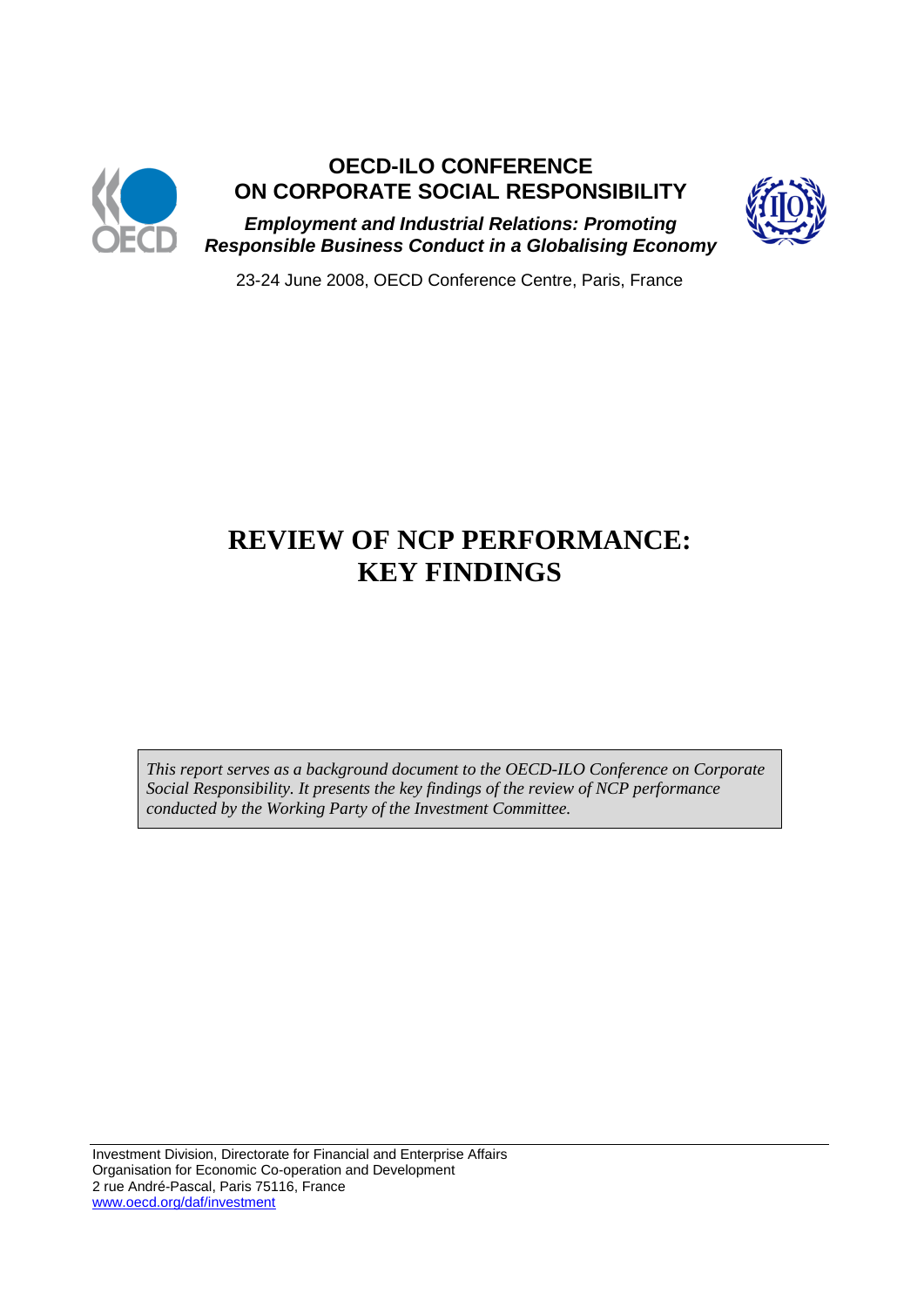# **Table of Contents**

| H.           |  |
|--------------|--|
| Ш.           |  |
|              |  |
|              |  |
|              |  |
| $IV_{-}$     |  |
| $V_{\rm{1}}$ |  |
|              |  |
|              |  |
|              |  |
| VI.          |  |
|              |  |
|              |  |
|              |  |
|              |  |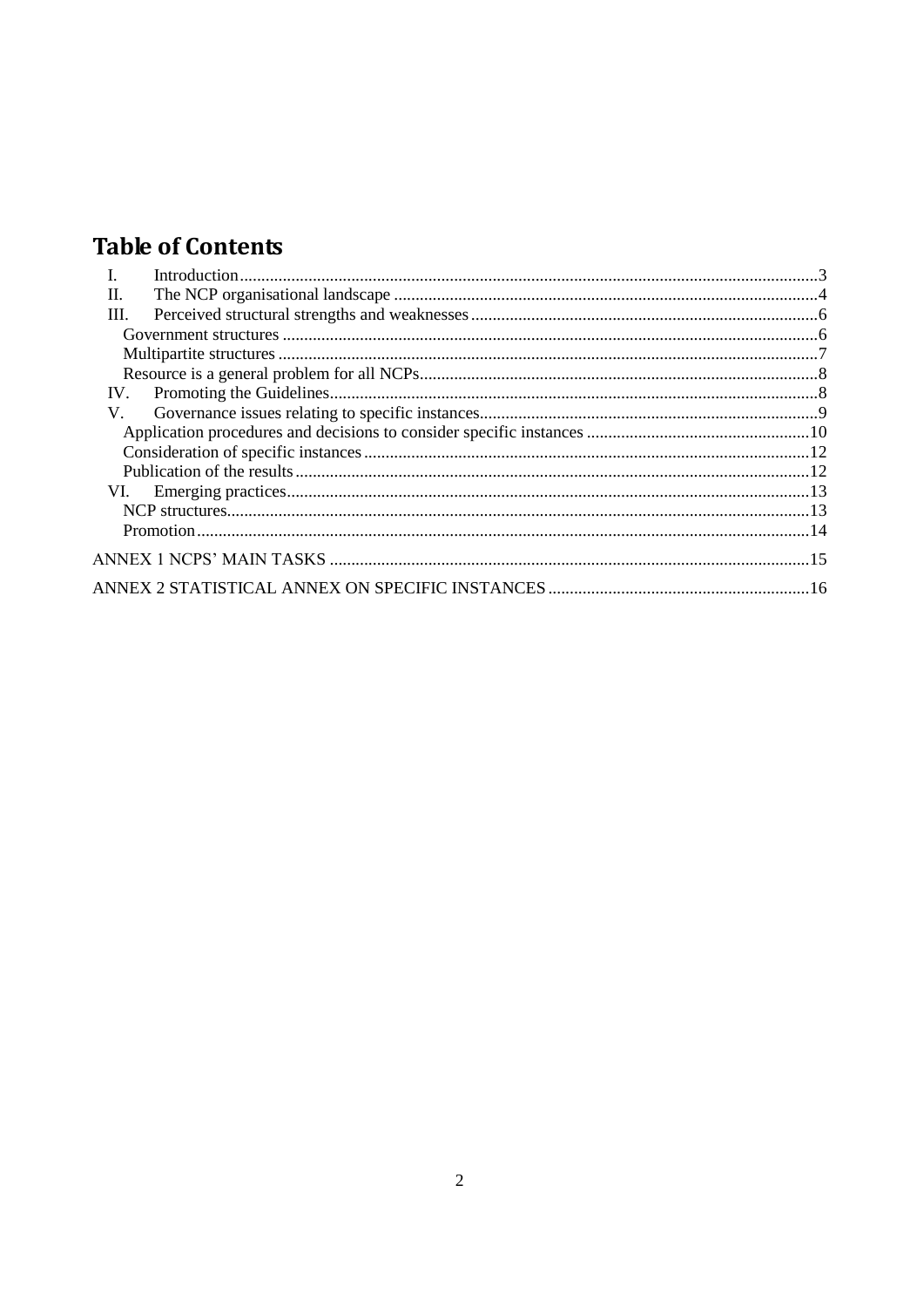## <span id="page-2-0"></span>**I. Introduction**

 $\overline{\phantom{a}}$ 

At their 2007 Annual Meeting held in Paris on 19-20 June 2007, the National Contact Points (NCPs) agreed that the 2007-2008 implementation cycle on the OECD Guidelines for Multinational Enterprises should give priority to the improvement of NCP performance.<sup>1</sup> At the Heiligendamm Summit of  $6-8$  June 2007, the G8 Leaders also committed themselves to "… *promote actively internationally agreed corporate social responsibility and labour standards (such as the OECD Guidelines for Multinational Enterprises and the ILO Declaration), high environmental standards and better governance through the OECD Guidelines' National Contact Points"*. 2

In view of this, the Working Party decided at its October 2007 meeting to offer its assistance in the preparation of a focused discussion on the improvement of NCP performance for the 2008 Annual NCP Meeting. It created a small task force of interested delegations<sup>3</sup> to carry out, under the Chair's guidance, a survey of NCP performance based on an update of the 2003 questionnaire on NCP procedures and a synthesis of the responses for the consideration of the Working Party identifying any new emerging NCP practices.

The present report by the Working Party summarises the key findings of this undertaking. It is based on the Working Party's discussion at its December 2007 and March 2008 meetings of the 30 country responses to the questionnaire<sup>4</sup> – 23 from OECD adherent countries<sup>5</sup> and 7 from non-OECD adherent countries<sup>6</sup> as well as comments received from TUAC and OECD Watch on the preliminary results of the questionnaire. Due to its broad scope and the high number of replies, the report provides a comprehensive and up-to-date picture of NCP institutional arrangements and working methods as well as an informative insight of how the experience with eight years of implementation of the revised OECD Guidelines for Multinational Enterprises have translated into new emerging NCP practices.

The remainder of this report is structured as follows. Part II highlights the salient features of existing NCP structures and significant recent developments; Part III summarizes perceived advantages and disadvantages associated with various NCP structures; Part IV takes stock of recent proactive promotional activities on the Guidelines; and Part V describes how the procedures for handling specific instances have been changed to enhance due process and facilitate the resolution of disputes. Part VI identifies some emerging practices.

<sup>1.</sup> Annual Report on the OECD Guidelines for Multinational Enterprises 2007, pages 29-30.

<sup>2.</sup> Paragraph 24 of G8 Summit Declaration Heiligendamm, "Growth and Responsibility in the World Economy", Germany, 7 June 2007.

<sup>3.</sup> Austria, Belgium, Canada, Chile, Japan, the Netherlands and the United Kingdom.

<sup>4.</sup> The full set of responses to the questionnaire are reproduced in the confidential document [DAF/INV/RD(2007)2/REV3].

<sup>5.</sup> Australia, Austria, Belgium, Canada, Denmark, France, Germany, Greece, Hungary, Italy, Japan, Korea, Mexico, The Netherlands, New Zealand, Norway, Poland, Spain, Sweden, Switzerland, Turkey, United Kingdom and United States.

<sup>6.</sup> Argentina, Brazil, Chile, Estonia, Israel, Lithuania, and Romania.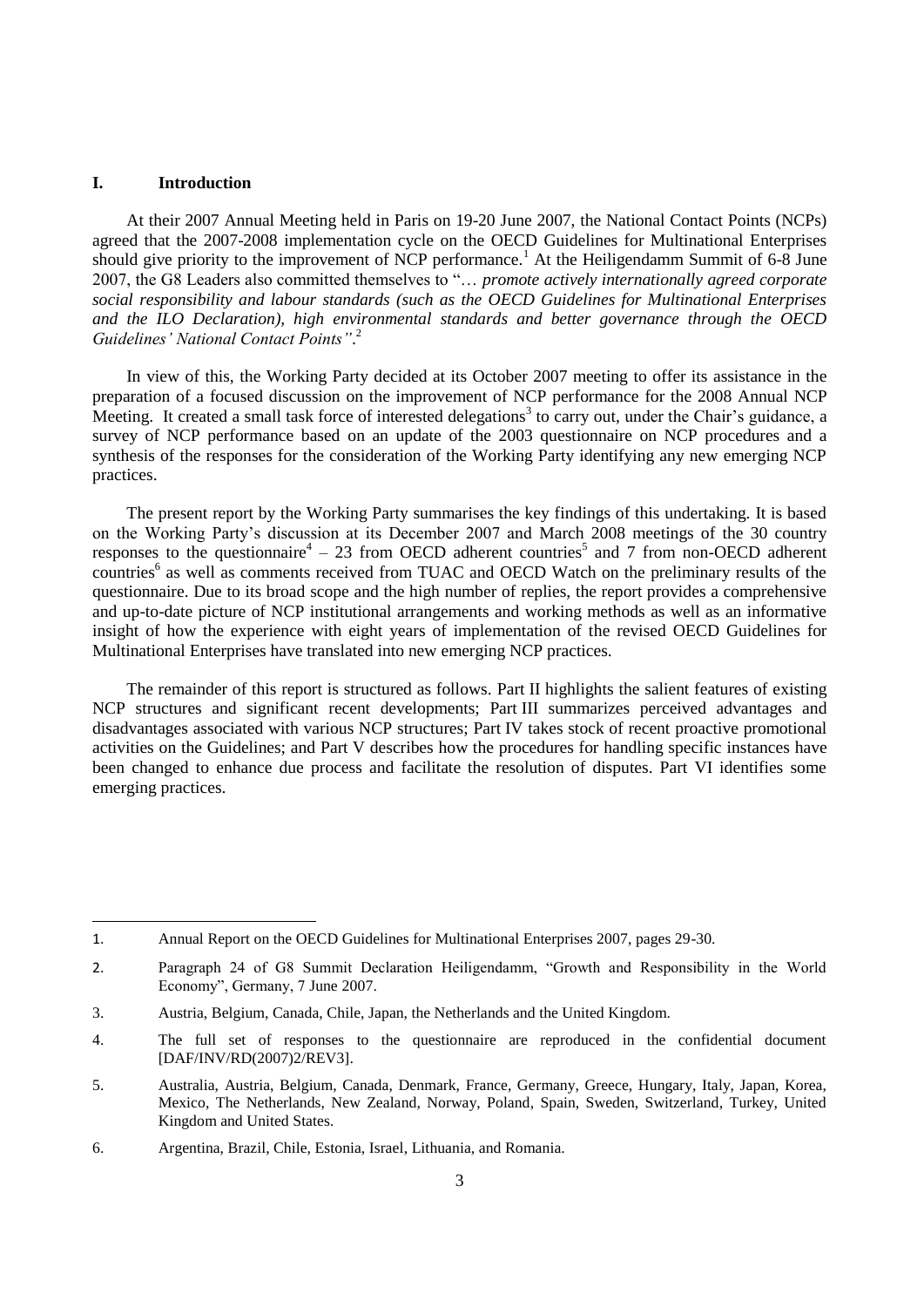## <span id="page-3-0"></span>**II. The NCP organisational landscape**

Since their creation in 2000, NCP structures have followed two basic models, namely (a) a government-only one and (b) a multi-partite one with the built-in participation of business, labour or nongovernmental organisations or a combination thereof under the government' leadership. As reported in the 2007 Annual Report on the OECD Guidelines for Multinational Enterprises, the government-only structure constitutes the dominant form  $(26 \text{ over } 39)^7$  but over time the number of multi-partite structures has increased (11), to a large degree as a result of choice made by new adherents (the three Baltic States and Romania). There are currently 20 NCP single government departments, 6 NCP multiple government departments, 1 bipartite NCP (involving government and business), 9 tripartite NCPs (involving government, business and trade unions), 2 quadripartite NCPs (involving governments, business, trade unions and NGOs) and a new mixed structure (of independent experts and government representatives – see further details below). Through experience, governments have found various ways of enhancing the inclusiveness of stakeholders (advisory committees or permanent consultative bodies, regular meetings, special events…).

Two important changes occurred during the last year. In February 2007, the Netherlands adopted, for a three-year trial period, a new structure composed of independent experts operating at "arms length" from the government, within certain instructions, written down in a published official Installation Ordinance. In September 2007, the UK NCP moved from a single unit to a dual-departmental NCP. The UK government also created a Steering Board to exercise oversight of the UK NCP and consider appeals on procedural issues in specific instances. These developments are described in greater detail in the box below. A few additional countries report being in the process of implementing new changes (Argentina, Brazil, Chile) or are considering exploring ones (Canada, Japan, and Turkey).

#### **Box. Netherlands and UK NCP Restructuring**

#### **Netherlands**

l

*Composition.* The Dutch NCP has been changed from an interdepartmental office to a bipartite structure consisting of four independent experts (including the Chair) chosen because of their social status with various stakeholder groups and for their knowledge and reputation on corporate responsibility issues. The NCP further consists of four government advisors (from the ministries of Economic Affairs, Foreign Affairs, Social Affairs and Housing, Spatial Planning, and Environment).

*Motivation***.** The change is intended to ensure the independence of the Dutch NCP and avoid conflicting requirements between the NCP functions and those of the responsible Minister as member of the Dutch cabinet.

*Location.* The new NCP continues to be hosted in the Ministry of Economic Affairs.

*Mandate*. The new NCP has been installed for a trial period of three years to fulfil the tasks outlined in the *Procedural Guidance* for the implementation of the Guidelines and operate in accordance with the core criteria of visibility, accessibility, transparency and accountability to further the objective of functional equivalence.

**Oversight.** The NCP members act independently without supervision of any other authority. However, the government can issue a public comment on final statements on specific instances made by the Dutch NCP. The connection with the government is also upheld via the advisory members of the Dutch NCP. The Minister for Foreign Trade will instruct the Dutch NCP about any clarifications or other decisions by the OECD Investment Committee.

<sup>7.</sup> Egypt, which adhered to the OECD Declaration on International Investment and Multinational Enterprises in July 2007, has not yet communicated the structure of its NCP.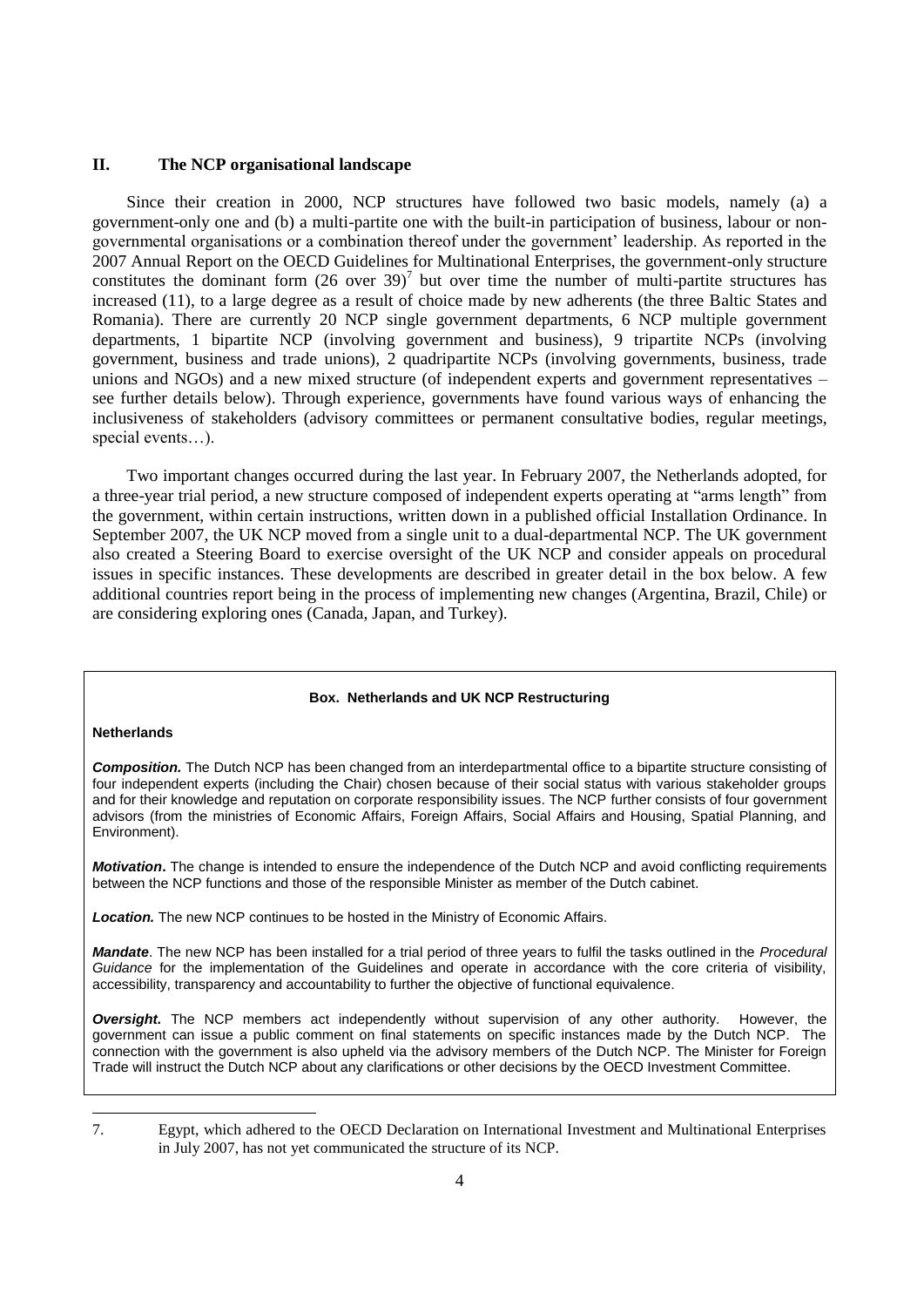*Relations with stakeholders.* The new Dutch NCP will hold regular consultations with representatives of all stakeholders. This enables them to monitor the working procedures of the Dutch NCP. Stakeholders are also asked to participate actively in information and promotional activities.

*Resources.* The new NCP has a fixed budget (almost 900 000 Euros for three years). This includes the cost of one full-time officer for promotional activities located in MVO Netherlands (a separate private entity funded by the Ministry of Economic Affairs to promote corporate social responsibility among companies). In addition, two full-time officer equivalents from the Ministry of Economic Affairs have been made available to serve as the secretariat to the Dutch NCP.

#### **United Kingdom<sup>8</sup>**

 $\overline{\phantom{a}}$ 

*Composition.* The UK NCP has changed from a single departmental unit to a dual-departmental structure. It consists of a representative from the Department for Business, Enterprise and Regulatory Reform (BER) – the leading agency – working with officials from the Department for International Development. A Steering Board oversees the work of the NCP (see Oversight).

*Motivation***.** The enlarged composition of the UK NCP is intended to take better into account the concerns of key stakeholders (business, trade unions and NGOs). The inclusion of DFID is intended to give easier access to staff in overseas embassies and in addition, formal procedures have been put in place to contact Foreign and Commonwealth Office officials at the relevant Embassy. The UK NCP has also access to various specialist teams in UK offices and links the Guidelines with teams responsible for other corporate responsibility initiatives (such as EITI and Global Compact). The Steering Board aims to improve the functioning of the UK NCP (further details below).

*Location.* The enlarged NCP continues to be hosted in the Department for Business, Enterprise and Regulatory Reform. BERR also acts as a secretariat for the Steering Board.

*Mandate.* The mandate of the UK NCP has remained unchanged.

*Oversight.* The Steering Board has been created to oversee the effectiveness of the operating of the NCP and to ensure that the procedures are followed. It also has the broad mandate of providing advice on issues of general and specific application of the Guidelines and promoting their use.

The Steering Board is chaired by a senior official from BERR and includes representatives from 8 other ministries (the Foreign Office, DFID, the Attorney General's Office and Export Credit Guarantees Department, the Department for the Environment, Food and Rural Affairs, the Ministry of Justice, the Scottish Executive and the Department of Work and Pensions and BERR's legal Department and the Directorate with overall responsibilities for Corporate Responsibility). There are four external members (representing business, trade unions and NGOs as well as an independent member who represents the All Parliamentary Group for the Great Lakes and the Prevention of Genocide. External members serve for a period of three years with the possibility of appointment for a further three years. The Steering Board can also draw on the other external experts for particular topics and issues as appropriate.

The Steering Group meets on a quarterly basis and more often if required. Minutes of the meetings will normally be published on the website. The Steering Board is currently reviewing the NCP Specific Instance Procedures as well developing appeals procedures. The Steering Group will conduct a self-evaluation after one year of operation (September 2008).

*Relations with stakeholders.* The establishment of the Steering Board allows the voice of stakeholders to be heard.

*Resources.* Two BERR officials work full time for the NCP while DFID allocate 20 per cent of one official to the NCP. The expectation is that these officials will carry this function for a minimum of two years. The external members of the Steering Group are not paid except for travel expenses. One NCP member has now undertaken mediation training.

There is no perfect structure however. The following section summarizes the perceived advantages or disadvantages of various NCP structures, as outlined in the responses to the questionnaire.

<sup>8.</sup> This description reflects changes to the UK NCP structure that became effective on 1 April 2008.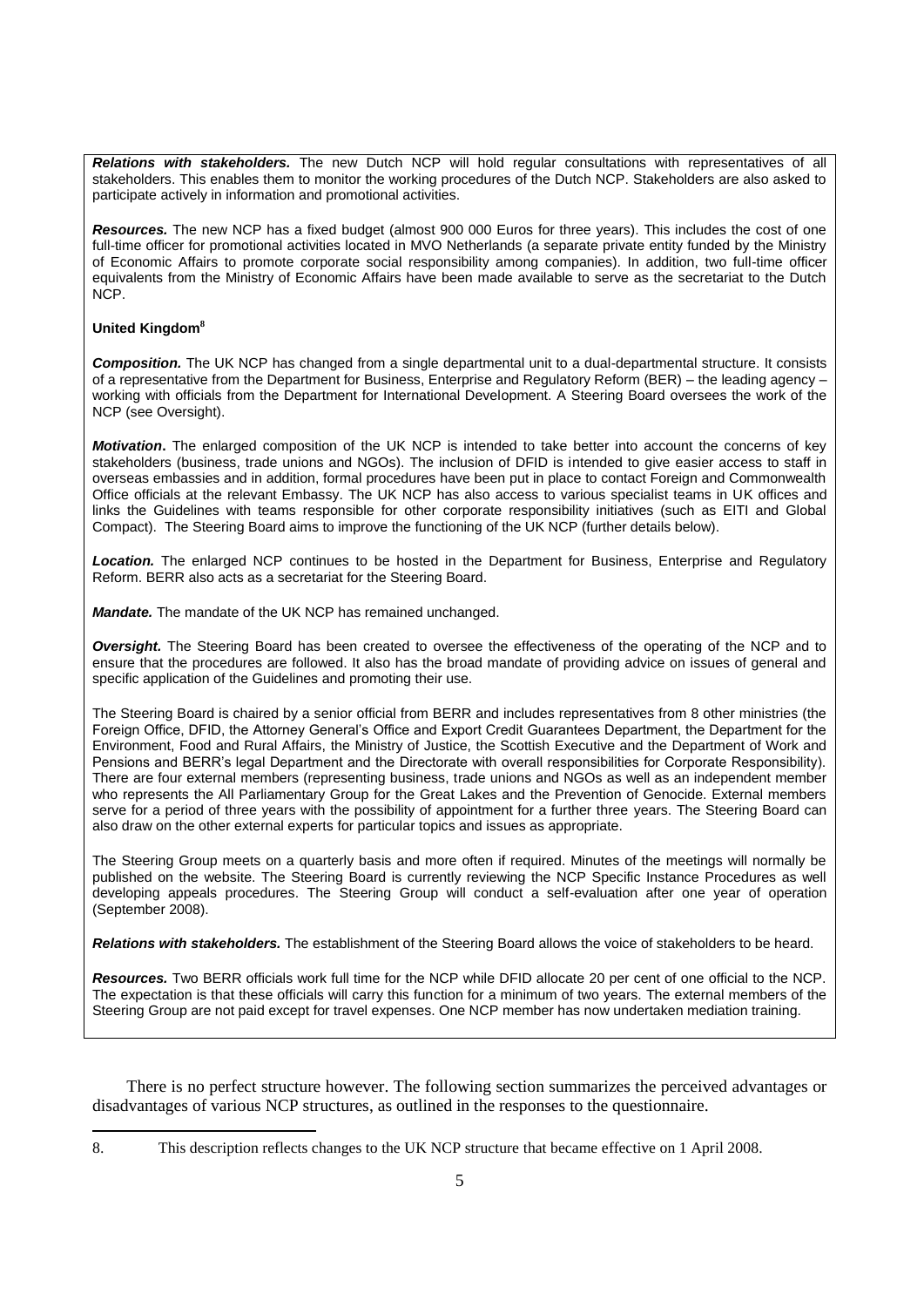#### <span id="page-5-0"></span>**III. Perceived structural strengths and weaknesses**

#### <span id="page-5-1"></span>*Government structures*

#### *Advantages*

l

*Adherent governments are the primary guarantor of the Guidelines.* While stakeholders have without doubt an important role to play, adherent governments have the primary responsibility of promoting the Guidelines and ensuring the effective implementation of this most comprehensive, multilaterally-backed up corporate responsibility instrument in existence today.<sup>9</sup> Direct government involvement and oversight is essential for the protection of the integrity and good functioning of the Guidelines.

*Governments have privileged access to a wealth of expertise and networking.* In addition to the knowledge provided by stakeholders, government structures can mobilise and capitalise on the wealth of diverse expertise and resources available within government departments and agencies at both national and sub-national levels and benefit from the government's extensive networks at home and abroad. This advantage can be reinforced by the formal inclusion of interested departments into the NCP structure (Brazil, Canada, Denmark, Korea, Japan, United Kingdom) although this also puts a greater onus on coordination. Single department NCPs have the advantage of simplicity (Greece, Italy, Spain). They can also benefit from inter-agency support and feedback or that of their respective constituents and stakeholders (United States, Mexico).

*A great majority of NCPs are located in economic ministries or departments*. NCPs located in economic ministries or departments can more easily tap on business forums to promote the Guidelines and relate more closely with MNEs (Australia, Austria, Greece, Switzerland). Furthermore, regrouping the work on MNEs in one single economic entity dealing with the Guidelines and other corporate responsibility instruments could also help enlist the support of business and make responsible corporate behaviour easier and more effective (Switzerland). Mexico underlines the expertise available in the Ministry of the Economy as regards issues related to the side agreements on labour and environmental cooperation of the North America Free Trade Agreement (NAFTA) and several other multilateral agreements. On the other hand, NCPs located in foreign affairs ministries (Argentina, Canada, Chile, Japan, United States) have more direct access to embassies' assistance. This can be a real advantage as a growing number of specific instances take place in non-adherent countries. Irrespective of the government location, direct access whenever needed to government expertise and networking is deemed essential.

*There are several ways to consult and seek the advice of stakeholders.* Irrespective of the NCP structure, it is important to maintain a genuine and constructive two-way dialogue with stakeholders. A majority of government-centred NCPs have set up formal consultative or advisory mechanisms with stakeholders to assist them in performing their tasks. These mechanisms can be helpful in discussing strategies and activities for promoting the Guidelines. A smaller number of NCPs seem to prefer other avenues (existing channels of communication, meetings or special events with stakeholders…). This is perceived as providing more flexibility or as being less bureaucratic (Australia, Canada, Brazil, Switzerland). A few NCPs (Chile, Poland) report being in the process of seeking more permanent arrangements with business, labour and other civil society representatives although this is not always easy (Chile).

<sup>9.</sup> According to Section I.1 of the Implementation Procedures, "Adhering countries shall set up National Contact Points for undertaking promotional activities, handling enquiries and for discussions with the parties concerned on all matters covered by the Guidelines …"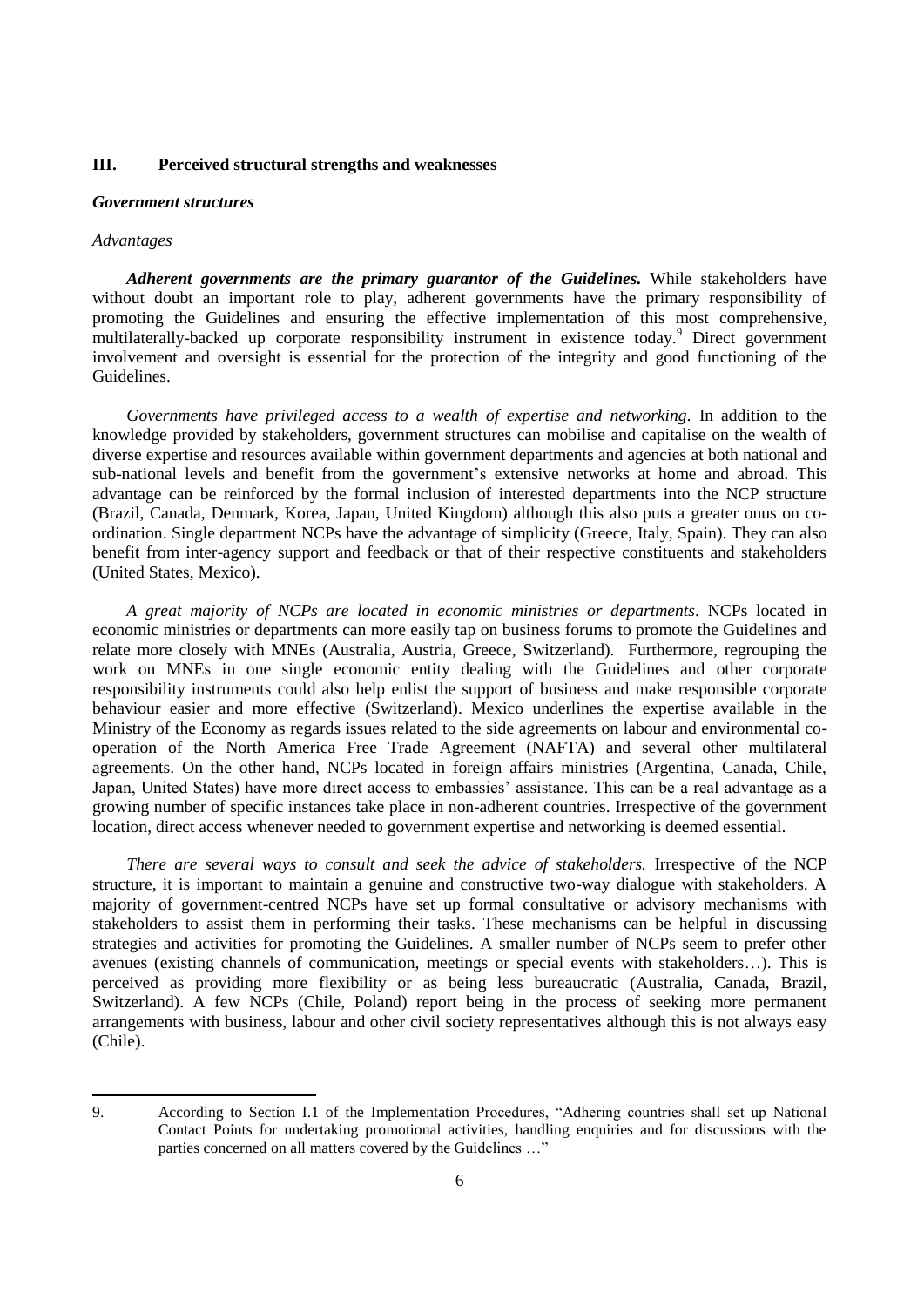*Governments are accountable for all their activities.* Even if NCPs are not formally obliged to publicly report their activities (other than on an annual basis to the OECD Investment Committee), <sup>10</sup> as any government entity operating in a democracy, they are nonetheless accountable, individually or through their hierarchy, to their Parliaments or societies (Australia, Greece, Japan, **New Zealand**). In some countries, ombudsmen may have oversight powers as well (Denmark).

#### *Disadvantages*

*A perceived accountability and transparency deficit.* As compared with multipartite structures, government-centred structures continue to be perceived by several stakeholders as falling short of giving them a decisive voice in NCP activities. They see this structure is less credible in reflecting a genuine consensus over corporate responsibility issues. The direct involvement of labour ministries is seen by labour unions as a prerequisite for developing a solid knowledge base on employment and industrial relations. Given these views, some respondents (Belgium) acknowledge that stakeholders may be less inclined to engage in promotional activities and encourage the use of the Guidelines among their constituencies. They may be less enthusiastic in providing financial or other kinds of logistic support.

Government-only structures are also criticised by stakeholders for not being sufficiently transparent or accountable to stakeholders. This criticism seems to be more recurrent with respect to the handling of specific instances (see Part V of this report). Multipartite structures can increase the acceptance of NCPs as a forum for discussion of globalisation and corporate responsibility (Austria). Lack of formal processes with stakeholders may limit their ability to press for changes to NCP structure and procedure (Canada).

*Competing priorities and possible conflict of interests.* As persons with a partial position as a result of other functions within their administrations, NCPs may be confronted with competing priorities and may not always be in a position to carry out all their tasks (Australia). In addition, the government may face a conflict of interest in simultaneously promoting the development of its business sector and monitoring its behaviour. Lack of political independence may also be a problem when a dispute involves a state-owned enterprise.<sup>11</sup> Since the NCPs deal with international issues, international foreign affairs and commercial considerations may become entwined and even have an influence in the NCP processes.

*Insufficient oversight?* With one exception, there are no special mechanisms in place to review NCP activities at the national level. Mounting criticisms in the UK has led the government to create a steering board whose primary responsibility is to oversee the effectiveness of the operation of the UK NCP and ensure due process.

#### <span id="page-6-0"></span>*Multipartite structures*

Romania's NCP has a bipartite structure (government-business), Belgium, Denmark, Estonia, France, Luxembourg, Lithuania, Norway and Sweden have a tripartite structure (government, business and labour) and Chile, Finland, a quadripartite structure (government, business, labour and NGOs).

#### *Advantages*

l

*Objectivity, transparency and accountability*. One of the perceived principal advantages of a multipartite structure is the more direct access to business, labour or other stakeholders. Providing relevant business, labour and NGOs players are represented, this direct contact can assist the NCP in better taking

<sup>10.</sup> As provided by the Procedural Guidance.

<sup>11.</sup> Norway, which has a multi-partite structure mentions this issue but can be applied to any governmentbased structure.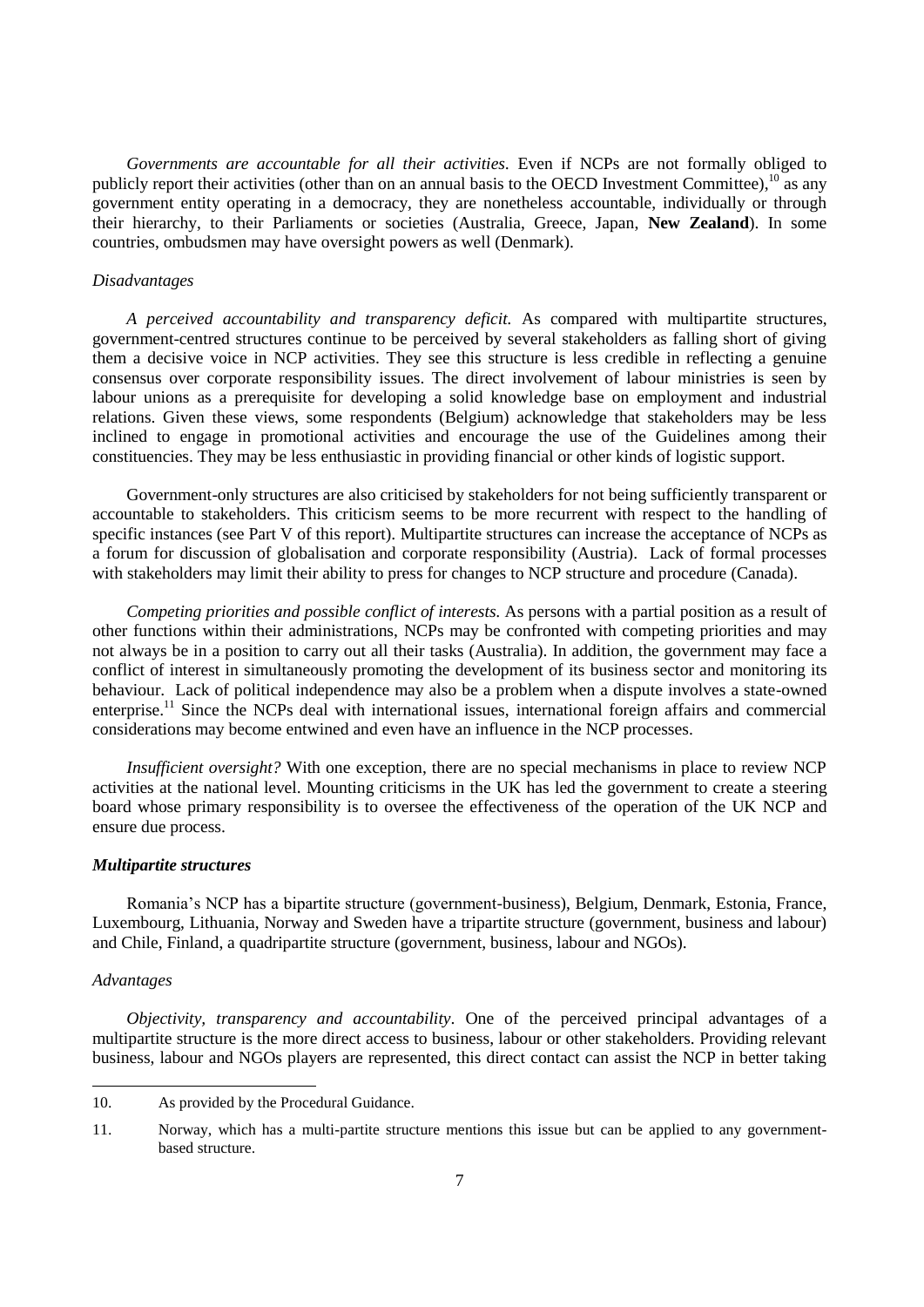into account the relevant considerations relating to a specific instance. It may also help secure stakeholders' "ownership" of the findings and actions proposed for resolving a case (several respondents). The consensual approach and sharing of views and experiences built into multipartite structures also provide greater confidence about the objectivity, transparency and accountability of the Guidelines process (Belgium, France). In some countries, this approach is consistent with a long and solid tradition of government, labour and employers' co-operation (Denmark, Norway, Sweden). This can be a clear advantage in providing NCP good offices in finding solutions to specific instances.

*More effective promotion of the Guidelines.* As committed partners, stakeholder members can be more supportive of the Guidelines and be more pro-active in promoting the Guidelines within their own constituencies (Belgium, Norway, Sweden).

#### *Disadvantages*

*But the advantages can also turn into disadvantages*. Lack of consensus can make dispute resolution more complicated and lengthier. Conflict of interest may arise when one stakeholder is a partner to a dispute (Belgium). So far these downside risks have proven to be manageable. Furthermore, to avoid a potential dysfunction of the decision-making process, the chair of the NCP has the final say when no consensus can be reached among the parties (Belgium, Norway, and Sweden).

#### <span id="page-7-0"></span>*Resource is a general problem for all NCPs*

Several NCPs (Brazil, Belgium, Chile, France, Greece, Italy, Mexico, Poland, Romania, Spain) report increased difficulty in coping with the various demands put on them. Frequent NCP turnover may also be a problem (United Kingdom). Several NCPs acknowledge that with additional resources, they could play a more active role in promoting the Guidelines. Special funding is also needed to carry out on-site visits (several respondents). Qualified staff may also be an issue, particularly as regards to mediation activities (Brazil). In view of this situation, some NCPs have taken steps to increase available resources and training as well as securing more stable arrangements (Brazil, Netherlands, Poland, Switzerland, United Kingdom). Netherlands, in particular, has earmarked a specific budget (900 000 Euros for three years plus two fulltime staff) to cope with the problem.

#### <span id="page-7-1"></span>**IV. Promoting the Guidelines**

l

The responses to the questionnaire confirm the increased diversification and sophistication of NCP promotional activities and the more extensive use of modern communication tools.<sup>12</sup> They also confirm a more frequent use of the Guidelines as a policy tool for communicating expectations to business, such as in the context of export credits or investment guarantees programmes. At the same time, it is recognized that continuous efforts are needed to raise the general awareness of the Guidelines and spread their use among enterprises. Three key approaches have been reported.

*Getting the priorities right.* The demands are numerous and (human and financial) resources are limited. The Guidelines need to be promoted on several fronts, including large and small enterprises, foreign countries with weak governance or exposed to human rights violations, labour intensive industries, or sectors capable of exercising an influence (the financial sector). Without a proper evaluation, it is difficult to measure the effectiveness of various promotional efforts. A new promotion strategy is being

12. As reported in the 2007 Annual Report of the NCPs, websites, presentations, interviews, special events, brochures, regional co-operation, promotion through chambers of commerce are the more frequently cited measures.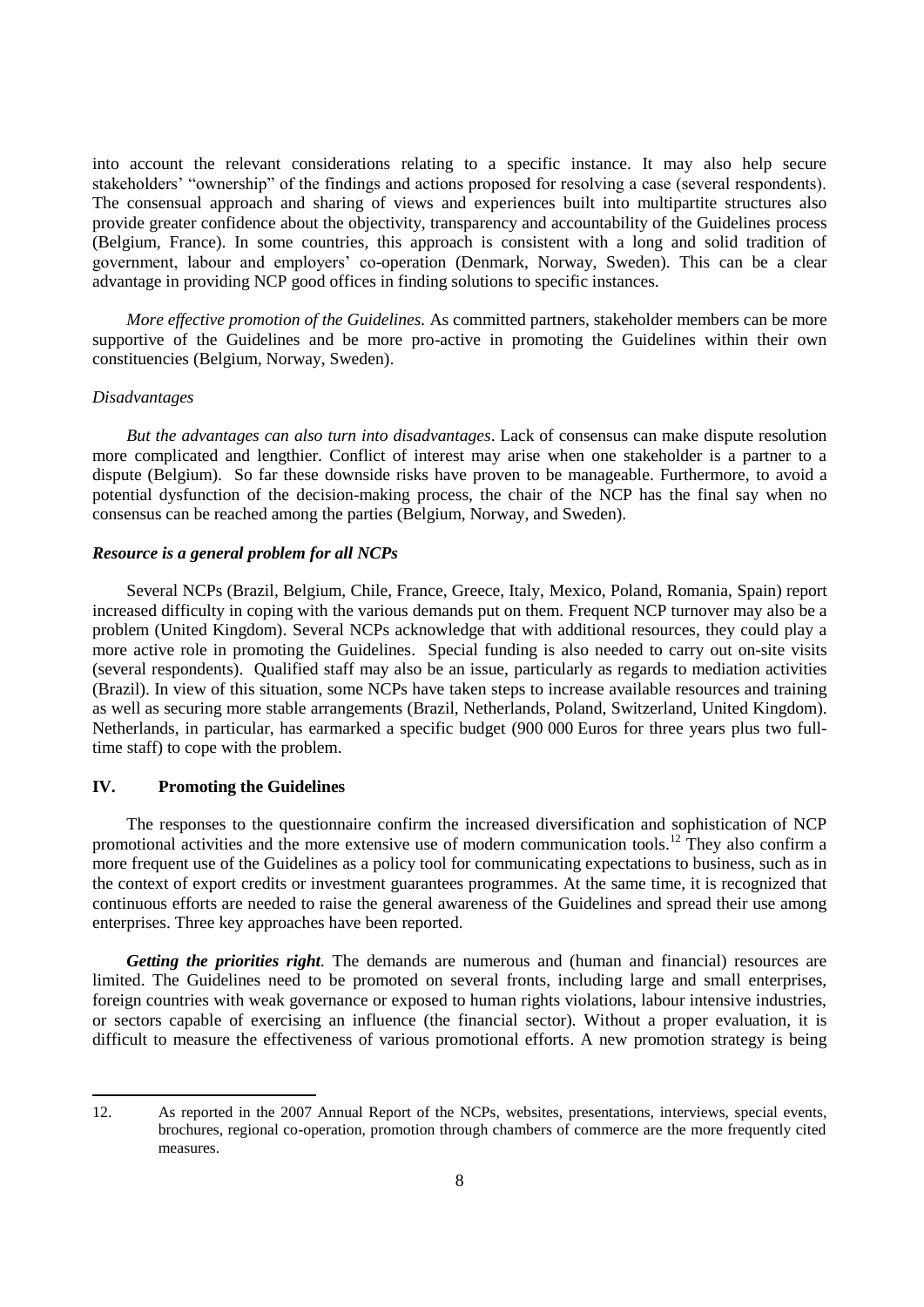developed by the Netherlands to assist in translating the Guidelines into corporate good practices, particularly on the part of small and medium-sized enterprises.

*Soliciting the contribution of stakeholders.* Acting in partnership with stakeholders' organisations is an effective way of promoting the Guidelines and seeking feedback (Switzerland). Soliciting their direct contribution in promoting the Guidelines such as the release of explanatory brochures addressed to business and others actors and organising events is also becoming more recurrent (France, the Netherlands, **New Zealand). In New Zealand, this role is also fulfilled by a Liaison Group that includes government agencies and non-governmental (business and labour) organisations.** Making use of government support programs, such as investment promotion, export credit and investment guarantees to generate support for the Guidelines, is another effective way of promoting the Guidelines.<sup>13</sup> There is a potential trade-off however: while the Guidelines may gain in exposure, government partners need to acquire a good understanding of the Guidelines (Australia). Monitoring the performance of enterprises is also an issue. In the Netherlands, where companies benefitting from government support must state that they are aware of the Guidelines and that they will endeavour to comply with them to the best of their ability, a study on the corporate responsibility side-effects of the Netherlands' financial instruments was released in November 2007.

*Working more closely with other leading corporate responsibility initiatives*. The multiplication of numerous corporate responsibility codes, mechanisms and initiatives appears to be an increasing source of confusion for business. This also makes it more difficult to promote the unique features of the Guidelines. One unfortunate perception of the Guidelines is that although unique, it is not a very practical "soft law" instrument (Switzerland). Special efforts are being deployed by some NCPs (Denmark, France, Germany, 14 Norway, Sweden,<sup>15</sup> Switzerland...) to better coordinate the work on major corporate responsibility initiatives (the OECD MNE Guidelines, ILO Conventions and MNE Tripartite Declaration, UN Global Compact and ISO). White papers on corporate responsibility have been commissioned in Denmark, the Netherlands and Norway. NCPs also benefit from the Investment Committee's work to relate more closely with other corporate responsibility forums (such as ILO, Global Compact, ISO...).

# <span id="page-8-0"></span>**V. Governance issues relating to specific instances**

l

As shown in Annex 2 to the present Note, the respondents report having considered 60 per cent (98/164) of the requests to consider specific instances since the June 2000 Review of the Guidelines. Over 70 per cent were raised by labour (119/164) as compared to 30 per cent for NGOs (45/164). Close to half

<sup>13.</sup> As observed in the 2007 Annual Report, 29 NCPs report the existence of links between the Guidelines and such programs.

<sup>14.</sup> In particular, the local UN Global Compact in Germany, represented by GTZ, asked the German NCP for closer co-operation with the NCPs and whether it could especially provide NCP's mediation capacity for possible cases of non-compliance with the Global Compact principles. The German NCP welcomed this request and suggested a two-step procedure, to which the Global Compact representatives agreed: First, the Global Compact tries to solve possible problems within its reporting system; second, if the results are not satisfactory, the problem could be presented to the German NCP as a "specific instance", which would offer its mediation according to the OECD Guidelines and following the standards of the "OECD Procedural Guidance". The stakeholders of the UN Global Compact Germany have approved and formalized this possibility of co-operation.

<sup>15.</sup> The Swedish NCP and the Swedish Partnership have a close relationship with the UN Global Compact and its local networks. Sweden considers that the Guidelines and the UN Global Compact complement and reinforce each other. The Partnership has close contacts with the Nordic Global Compact Network and the Swedish NCP-chair participates in annual Global Compact Network meetings. Sweden is the biggest donor country to the Global Compact.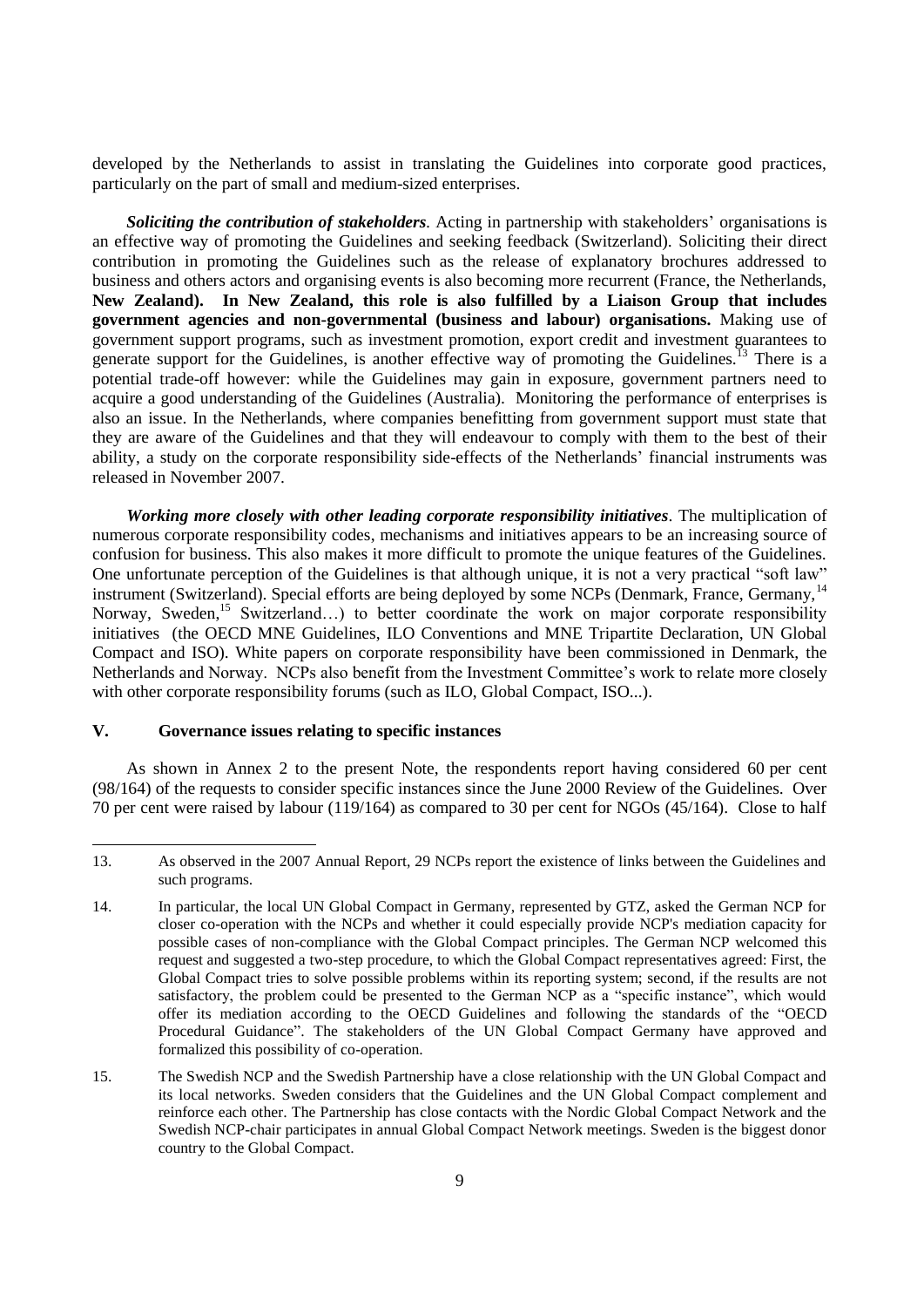(76/164) concerned business activity in a non-adhering or in a weak governance zone country (44/164). Over 40 per cent of the cases involved other NCPs (66/164).

With regard to the issues addressed, close to 60 per cent (94/164) involved issues addressed in parallel proceedings (these were also the main reason for rejecting requests as reported below) and less than 20 per cent (29/164) related to the "investment nexus" and involved supply chain responsibilities. Issues on the application of the Guidelines to the financial sector or involving business conduct previously examined by other forums (such as ILO or the UN Global Compact) seem to be on the rise (11 and 12 specific instances respectively).

This Part of the report examines the procedures that have been followed to consider these specific instances.

#### <span id="page-9-0"></span>*Application procedures and decisions to consider specific instances*

*The procedures for handling specific instances have become clearer and more user-friendly*. A large majority of NCPs have developed detailed guidance for handling specific instances<sup>16</sup> based on the OECD Guidelines Procedural Guidance, which is usually made publicly available. No significant difference is reported for specific instances in non-adherent countries (although it is widely acknowledged that the procedures are more difficult to apply in their case). The distinctions between the principal procedural steps have also become clearer and more consistent. A growing number of NCPs set indicative time limits and actions to be taken in case these cannot be met. These timeframes may range from 1 to 3 months for the initial assessment (Australia, Belgium,<sup>17</sup> Canada, Denmark,<sup>18</sup> Korea, Netherlands,<sup>19</sup> New Zealand, Poland, United Kingdom), 6 to 9 months for the conciliation and investigation phase (Argentina, Netherlands,<sup>20</sup> United Kingdom) and 3 months for the preparation and publication of the NCP final statement (United Kingdom). The newly reformed Dutch NCP also offers a so-called pre-advice service to applicants on the chances of acceptance of a case or ways to increase that chance.<sup>21</sup>

Other NCPs consider that they lack sufficient exposure to specific instances to set up a general rule on the length of the process (Greece, Romania, Sweden, Turkey). Some other NCPs prefer a more flexible approach given that the circumstances and complexity of each case may vary (Austria, Hungary, Italy, Japan and United States). But in the end, the time spent in considering a case may not be all that different (Japan). Final statements are made public and reported to the Investment Committee.

*Relevance of the issues raised and quality of the supporting information.* NCPs will not consider a specific instance unless credible documentation on the alleged breach of the Guidelines is provided by the

18. Afterwards, the procedures are less formalistic.

 $\overline{a}$ 

- 19. The timeframe for this phase is set at 30 working days.
- 20. The timeframe for this phase is set at a maximum of 6 months, to be prolonged once with a maximum of 3 months in the case of a field visit abroad.
- 21. Details for this facility are being developed. The Swiss NCP is also available to provide interested parties with advice on how to submit and present a specific instance.

<sup>16.</sup> This guidance may take various forms: detailed explanations on the NCPs' websites (majority of NCPs), brochures, manuals or models or standard forms for filing complaints (Brazil, Japan, Italy, Norway, Poland) or useful "tips" (Australia). Argentina has indicated that its procedures are based on the OECD Watch Model. The existence of NCP procedures is less wide-spread, however, among countries with limited or no experience with specific instances (Greece, Israel, New Zealand, Spain).

<sup>17.</sup> Parties to an accepted specific instance are invited to meet with the Belgian NCP within 2 months after the declaration of acceptance.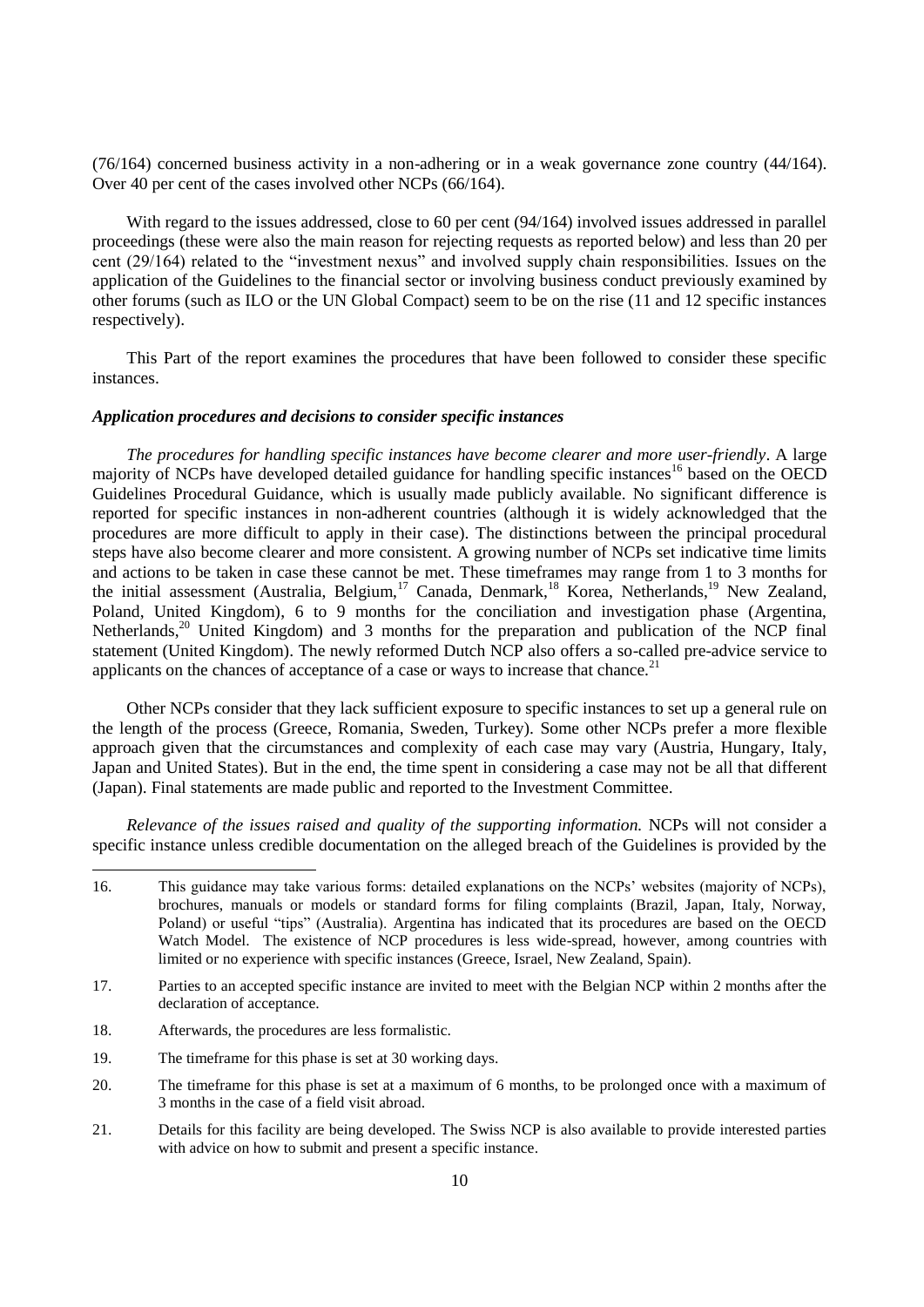complainant (all respondents). They may go the extra mile to seek additional information or clarifications from the complainant (and the respondent in the case of Norway) but they will not "adjudicate" on the validity of the information provided (Australia) or normally launch independent research at that stage (Belgium, Korea, Japan, Netherlands). The Swiss NCP, on the other hand, conducts a "pre-assessment" as to whether the application may be acceptable under the Guidelines; if the result is positive, it will proceed with collection of relevant information to issue the initial assessment.<sup>22</sup> Differences in quality or reliability may occur<sup>23</sup> and be even a recurrent source of delay (Mexico) but a large number of respondents do not feel this is a major problem, at least for specific instances in adherent countries. Access to reliable information in non-adherent countries can be more problematic and raise sensitivities relating to sovereign jurisdiction (Canada, Japan, Mexico, Netherlands). Site visits are more the exception than the general rule. One country (United Kingdom) reports making a site visit to collect information.

*Criteria for taking on or rejecting a case*. The NCPs must be convinced that the request constitutes an investment (or that there is an investment nexus) and that a possible non-compliance to the Guidelines is conceivable on the basis of the presented facts.<sup>24</sup> The company involved is normally informed shortly after receipt of the complainant's notification. In Belgium, the decision is taken by the NCP, in taking into account the recommendation of the evaluation committee created for each case. The composition of the evaluation is drawn from NCP members. The existence of parallel legal proceedings<sup>25</sup> and the lack of investment nexus are the most frequently cited reasons for turning down or delaying examination of a request to consider a specific instance.

*Communicating the results of an initial assessment.* The results of the initial assessment are normally communicated in writing to the parties.<sup>26</sup> Some NCPs have also started to publicly acknowledge **in their websites** their decision to actively take on (Brazil, Japan, United Kingdom)<sup>27</sup>. a specific instance. This decision may also be taken on a case-by-case basis (Romania). Other NCPs refrain from making public the outcome of an initial assessment (Austria, Brazil), particularly when the case is rejected (Brazil). In Switzerland, this decision is never made public. On the other hand, the Dutch NCP always publishes the

l

<sup>22.</sup> Switzerland reports the following steps before an initial assessment: (1) confirmation of the receipt of an application; (2) pre-assessment as to whether the application may be acceptable under the Guidelines; (3) if the result of the pre-assessment is not negative, information on the company concerned by the complaint, constitution of an *ad hoc* committee including relevant government departments and collection of relevant information, including through the Swiss diplomatic mission in the country concerned; and (4) making and communication to the parties of the initial assessment.

<sup>23.</sup> This may be the result of various factors, ranging from insufficient knowledge (for instance because of large distances, language barriers or communication channels, hampered for reasons of protecting the safety of the informants), resources, experience and motivation of the complainants, or deliberate manipulation of information (Netherlands, Norway, Switzerland). It may be critical to hear both the complainant and the respondent at an early stage (Norway).

<sup>24.</sup> Chile's response also mentions that allegations can be proven by means foreseen in the Chilean law and that the complainant is recognized as a player in his area of activity.

<sup>25.</sup> Most respondents indicate that their NCPs will refrain from taking on a case subject to parallel proceedings unless the parties or the NCP see clear merit in getting involved. Some NCPs might also be more inclined to take on specific aspects of legal proceedings taking place in developing countries when flaws in the legal framework and judicial systems of these countries are documented.

<sup>26.</sup> According to Section I.C.1 of the Procedural Guidance, the first step to be taken by the NCP in considering a specific instance is to "make an initial assessment of whether the issues raised merit further examination and respond to the party or parties raising them".

<sup>27.</sup> Japan occasionally informs the Diet about the outcome of its initial assessment.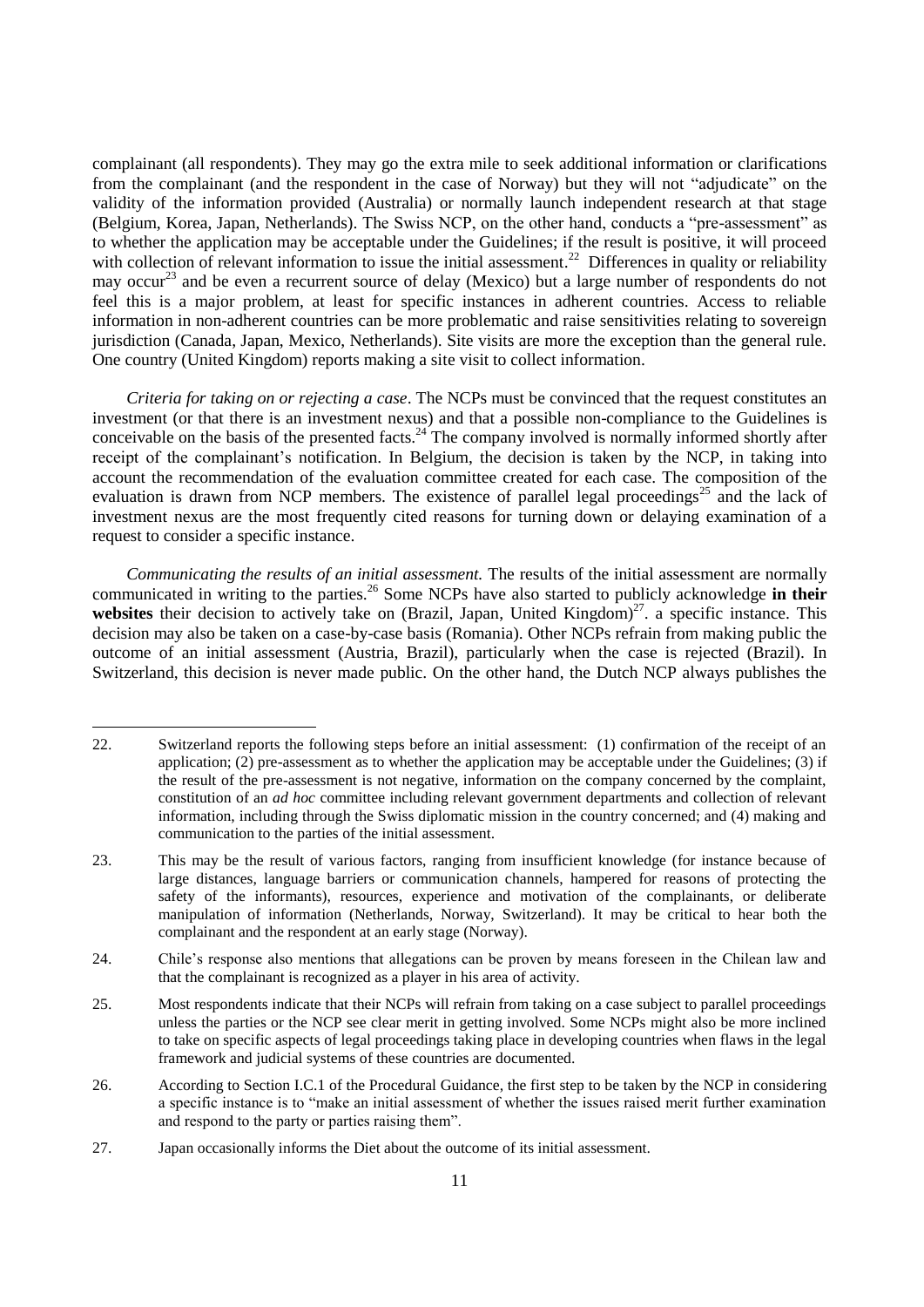reasons for accepting to hear a case and in the future, it will do this as well for denials. If the UK NCP accepts a case, the parties will be named but if the case is rejected, the parties will remain anonymous.

#### <span id="page-11-0"></span>*Consideration of specific instances*

*Confidentiality is not incompatible with good communication*. The Procedural Guidance enables the NCP to take appropriate steps to protect sensitive information and inform the parties of their obligations. Confidentiality of the proceedings is also needed to ensure the success of good offices for mediation and conciliation efforts by the NCPs. That being said, several NCPs report an encouraging two-way exchange of information between the parties to a complaint. It is also made clear to them that a breach of confidence could be treated as a breach of faith in the process and could result in either a refusal to consider a complaint further or an adverse final report (United States). As provided by the Procedural Guidance outsiders are not, as a general rule, informed about the progress made in considering a case; this is more conducive to confidence-building between the parties more directly concerned.

*Good communication between NCPs is crucial.* While it is recognized that the need for consultations between NCPs may be directly proportional to their interest in the resolution of a specific instance, several NCPs (Mexico, United States) report making every effort to keep these NCPs appraised of the situation regarding a specific case. This includes forwarding at an early stage a copy of the submission, soliciting views at various stages of the process, include other NCPs' joint meetings with the parties to the complaint as appropriate and sharing drafts of final statements. The challenge is greater in cases involving complex international consortia for which more detailed procedural guidance might be warranted (Italy).

*Tips of good practices for handling or mediating specific instances.* Mediation and conciliation remain no doubt the major strengths and most distinctive features of the specific instances process. The responses suggest that a growing number of NCPs are giving their best shot at offering their good services for resolving investment disputes and a few useful tips have been learned since the 2000 Review. These include encouraging the parties to provide a thorough and detailed submission in the early stages of the process, promoting genuine co-operation between stakeholders and sharing and where practical release of all non-sensitive information. Mediation efforts should also be carefully stage-managed with clear agendas and deadlines and realistic expectations about what can be achieved. The process should also leave room for the NCPs to exercise their judgment on individual cases. Outside expertise may also be sought when needed. A certain amount of discretion may also need to be exercised to cool down the noise around the complaint.

# <span id="page-11-1"></span>*Publication of the results*

As a general rule, a final statement is issued and made public even if a mediated settlement has not been reached.<sup>28</sup> The final statements are also becoming more detailed, in providing background information on the complaint, including the names of the parties, assessing the parties' behaviour, explaining NCP procedures and reasoning on non-observance of the Guidelines or good practice where this can be evidenced. Whenever possible, recommendations are formulated with a view to providing guidance to businesses in respect of their future conduct (United States). The companies and complainants are consulted before the release of the statement. (United States).

l

<sup>28.</sup> Under section I.C.4.b of the Procedural Guidance, the NCP will "after consultation with the parties involved, make publicly available the results of these procedures unless preserving confidentiality would be in the best interests of effective implementation".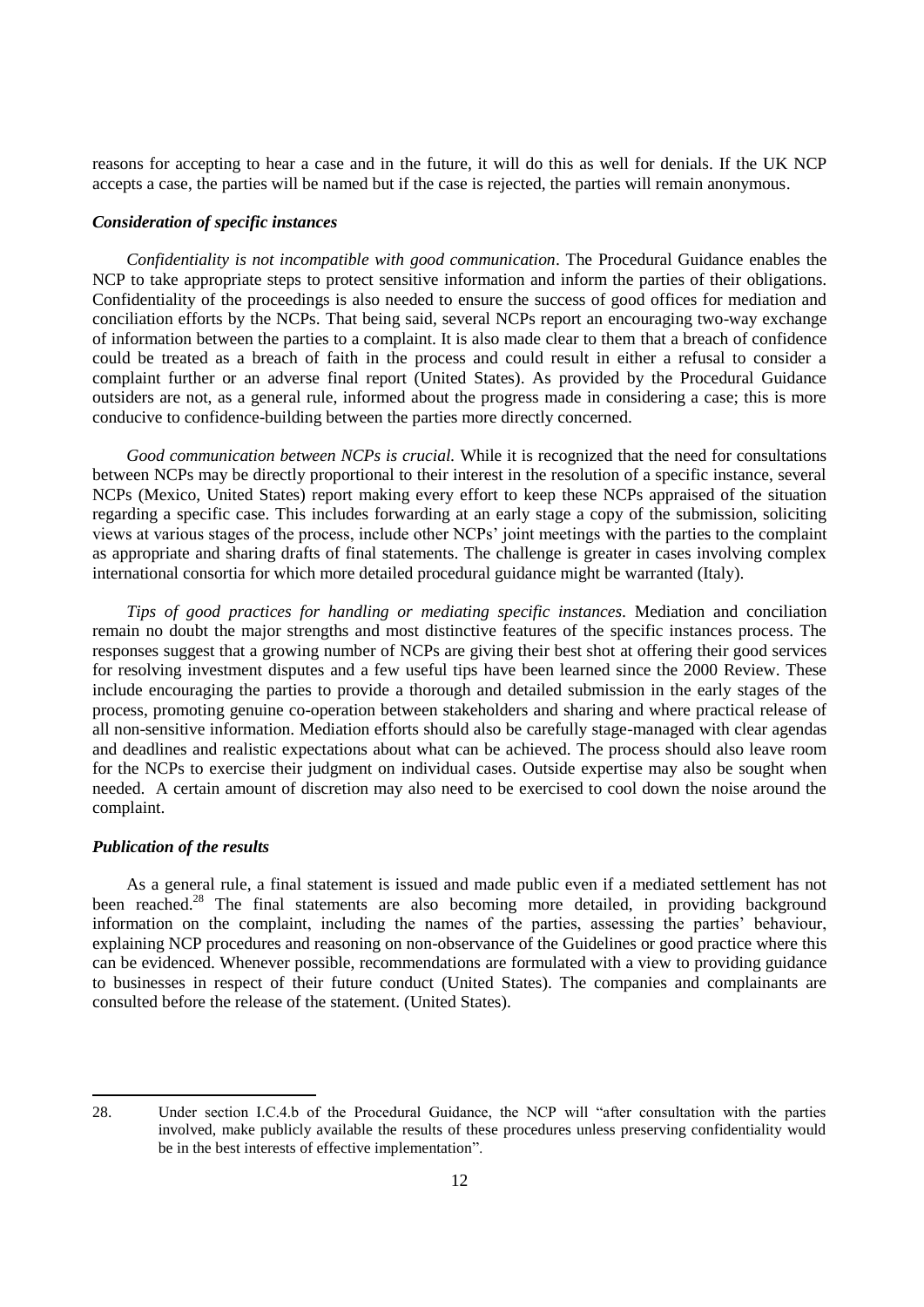#### <span id="page-12-0"></span>**VI**. **Emerging practices**

At its March 2008 meeting, the Working Party broadly felt that the progress made since the 2000 Review in putting in place operational NCPs for furthering the effectiveness of the Guidelines has been a tangible and forward looking one. NCPs have become more experienced and confident about their duties. They have become more attentive to the functioning of their institutional arrangements and ways to integrate the views and expectations of stakeholders. NCPs have also learned from each other in becoming more pro-active in their promotion of the Guidelines and making the procedures for considering specific instances become clearer and more user-friendly. Broadly speaking, the relationship between structures, working methods and performance seems now better understood.

The Working Party also considered that the questionnaire has been useful in identifying some interesting emerging practices. While fully acknowledging that not all recent innovations mentioned in this report might be transposable to other NCPs because of economic, social, or cultural differences or other factors – which is why NCPs operate according to the functional equivalence principle – it still felt that some recent developments could provide "seed material" for NCP practices of a broader application. The following emerging practices were particularly identified as deserving special attention by NCPs at their 2008 Annual Meeting.

#### <span id="page-12-1"></span>*NCP structures*

*Increased inclusiveness of stakeholders.* The closer association of stakeholders to NCP operations has no doubt been an evolving trend but three NCPs – namely the Dutch and the UK NCPs – have raised the bar a bit higher. In the case of the *Netherlands* the increased inclusiveness concerns the NCP decisionmaking process itself. The Dutch NCP now consists of four independent stakeholders which are sovereign in their decisions on specific instances. This was a deliberate decision on the part of the Dutch government to avoid possible conflict of interests with other governmental activities. But it is the Dutch government which nominates the four members of the Dutch NCP and the connection with the government is upheld via advisory members of the Dutch NCP. In the case of *new UK structure*, on the other hand, stakeholders are full members of the Steering Board, overseeing and advising the work of the UK NCP. This allows the voice of stakeholders to be heard and make the UK NCP accountable. However these new institutional arrangements are still being implemented and it may be too soon to draw conclusions on NCP performance.

*Independence of NCPs to avoid possible conflict of interests.* If this was the main rationale for the recent Dutch reform, there could be some pre-conditions for this kind of structure to work. The four **members** of the Dutch NCP have been selected because they are "recognizable" by their peers as knowledgeable and objective representatives of the constituencies they represent. Netherlands' cultural and industrial relations traditions have also played a part.

*Oversight at the national level.* Also, it was the mounting criticism in the UK which led the government to create a Steering Board to oversee the effectiveness of the operation of the UK NCP and ensure due process. The Steering Board provides a way to counterbalance the government structure of the UK NCP. To reinforce this, appeal procedures are being considered by the Steering Board. Several delegations at the Working Party's March 2008 meeting felt nevertheless that the creation of appeal procedures on the substantial aspects of a specific instance would not be consistent with the non-judicial character of the specific instance facility.

*Appropriate resources.* There was broad agreement that earmarking a budget and allocating permanent expert staff to NCPs are good ways to address NCP resource constraints.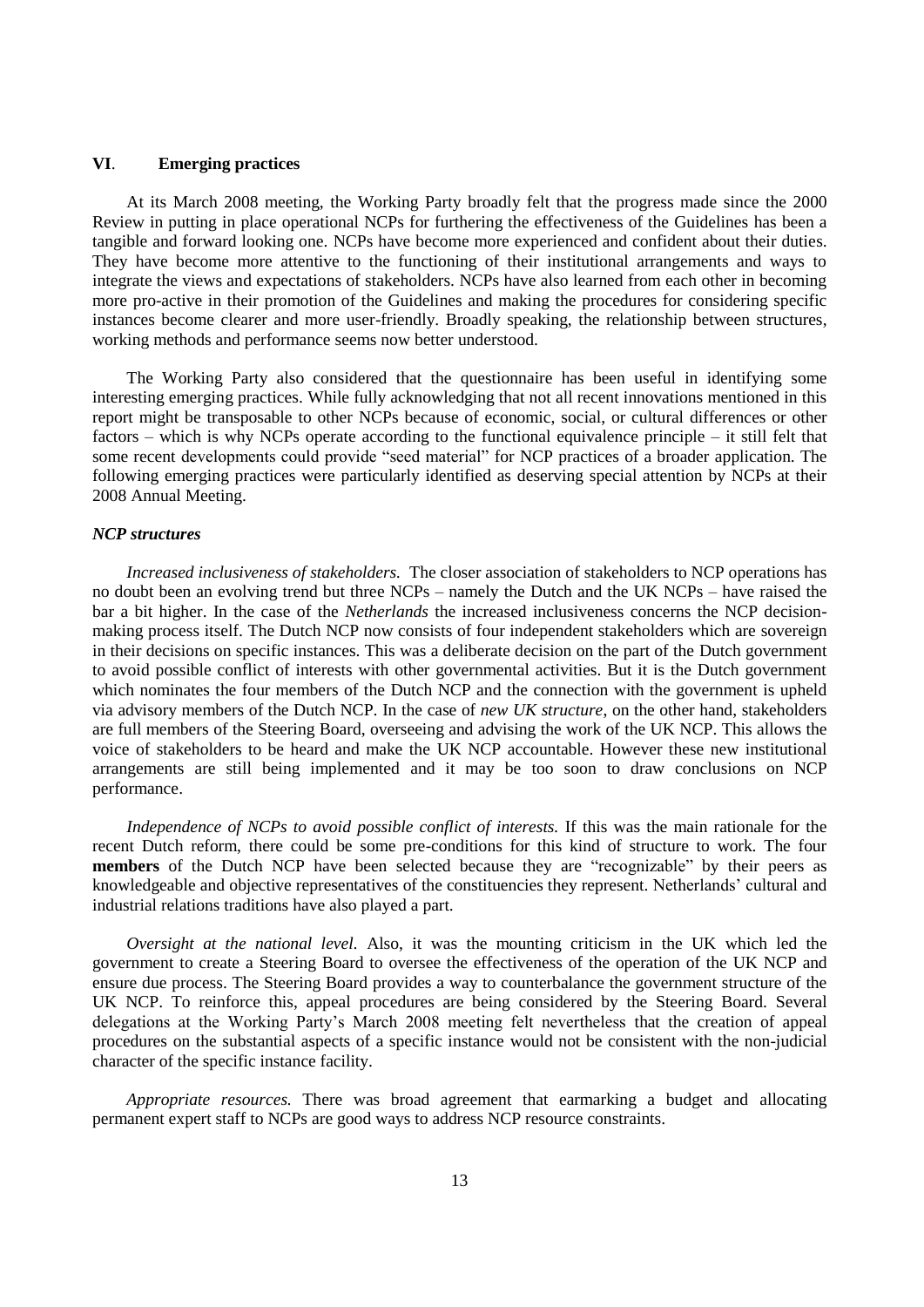#### <span id="page-13-0"></span>*Promotion*

*Casting the net wide.* Many NCPs have gone beyond the stage of simply providing basic information to the Guidelines, responding to inquiries and improving websites. They are also engaged in deliberate efforts to raise the public's general awareness of the importance of the Guidelines as a leading corporate responsibility instrument. Good emerging practices in this respect include more frequent speaking engagements, organisations of events and financing research projects on corporate responsibility. Regional co-operation such as that between MERCOSUR countries is another effective way to promote the Guidelines.

*Enlisting the support of stakeholders.* A growing number of NCPs are soliciting the direct involvement of stakeholders in promotional activities such as the organisation of events or publication of brochures. This is to be encouraged. It may also be desirable (as the Netherlands suggested) to put greater effort into translating the Guidelines into best practices on the part of enterprises, more particularly small and medium-sized firms.

#### **Specific instances**

*Due process.* The procedures for handling specific instances have become clearer and more predictable through the publication of more detailed guidance and indicative time-frames on the various procedural steps as well as the adoption of confidentiality rules that provide parties easier access to the information available to NCPs. Increased transparency has also been achieved through the more systematic publication of the outcome of specific instances, including a description of the facts, the implications for the Guidelines and government recommendations. Some NCPs have gone further in offering pre-advice to services to potential complainants (the Netherlands) and publicizing the results of initial assessments, including the names of the parties (the Netherlands and the United Kingdom).

*Proactive mediation and conciliation.* The strength of the NCP mechanism is to provide a nonjudicial avenue for resolving investment issues. A number of NCPs have become more proactive in offering their good offices to mediate and conciliate investment disputes, including where there are parallel proceedings. Tips of good practices for a successful mediation also include good communication between the parties, careful stage-management of the process, discretion, access to outside expertise and setting realistic expectations from the outset of the process.

*Good communication and co-ordination.* With the increased complexity of MNE operations, NCPs have become more sensitized to the importance of closer communication and co-ordination in multi-partite specific instances. Perceived good practices include soliciting views of NCPs concerned at an early stage of the process, including through joint meetings, sharing of information at each main procedural step and sharing drafts or issuance of joint final statements. The discussion also showed that further guidance from NCPs and the Investment Committee might be called for on this subject (Italy).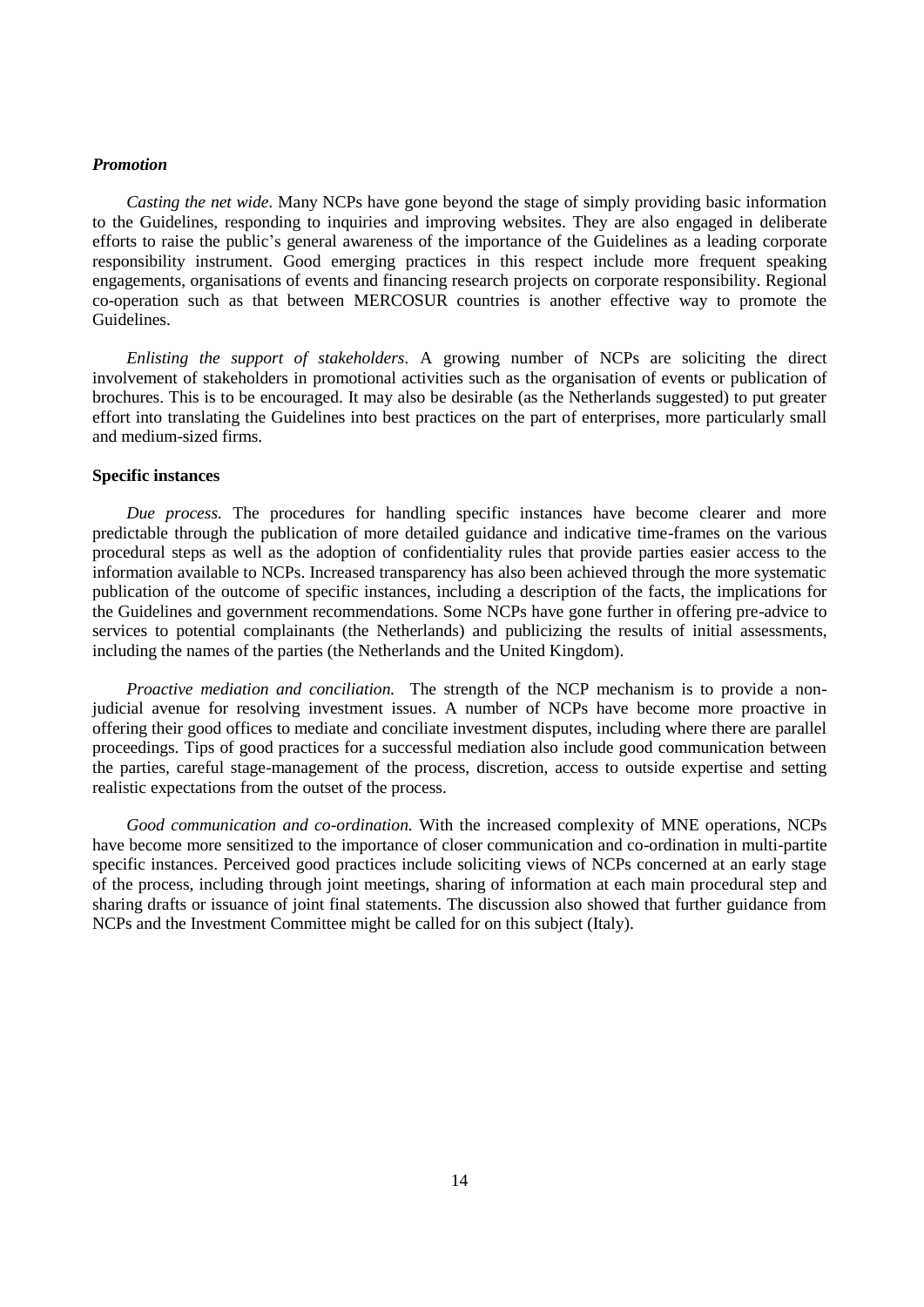# **ANNEX 1 NCPs' MAIN TASKS**

<span id="page-14-0"></span>By virtue of the OECD Council Decision of June 2000 on the *Implementation Procedures of the OECD Guidelines for Multinational Enterprises*, adhering countries have the obligation to set up National Contact Points. This Decision and its attached *Procedural Guidance* assigns three major tasks to NCPs with a view to furthering the effectiveness of the Guidelines. These are (a) providing information, promoting and responding to enquiries about the Guidelines; (b) contributing to the resolution of issues that arise relating to the implementation of the Guidelines in specific instances and (c) reporting annually to the Investment Committee about the nature and results of their activities. NCPs shall carry these tasks according to the core criteria of visibility, accessibility, transparency and accountability.

Consistent with the objective of "functional equivalence" adhering countries have the flexibility to decide on the institutional arrangements for their NCPs. The Procedural Guidance states that the NCP can be organized as a government entity or as a co-operative body and include representatives of the business, labour and other interested parties. NCPs are free to decide, however, the degree of their "inclusiveness" of these stakeholders and their respective contributions to the effective functioning of the Guidelines. Irrespective of choices made, NCPs must keep the business community, employee organisations and other interested parties informed about their institutional arrangements and Guidelines-related activities.

Owing to its uniqueness and central importance to the functioning of the Guidelines, the procedural guidance is more detailed about how the Guidelines should be implemented in specific instances. NCPs should deal with the issues in an efficient and timely manner and in accordance with applicable law. A specific instance normally involves three distinct phases, namely (a) an initial assessment of whether the issues raised merit further consideration; (b) the examination phase where NCPs offer their good services to help the parties resolve the issues; and (c) a concluding phase where the NCP issues a statement and makes recommendations as appropriate, on the implementation of the Guidelines. NCPs can take the necessary steps to protect sensitive business and other information. If issues arise in non-adhering countries, they will develop an understanding of the issues involved, and follow these procedures where relevant and practicable. NCPs are also encouraged to consult other NCPs over overlapping cases.

The flexibility embedded in the "functional equivalence" principle constitutes a recognition that the conditions and circumstances upon which various corporate responsibility actors operate may vary from one adherent country to another. This operational guidance also implies that NCPs can learn from experience and from each other and thus over the course of time improve their institutional arrangements based on evidence about emerging good practice.